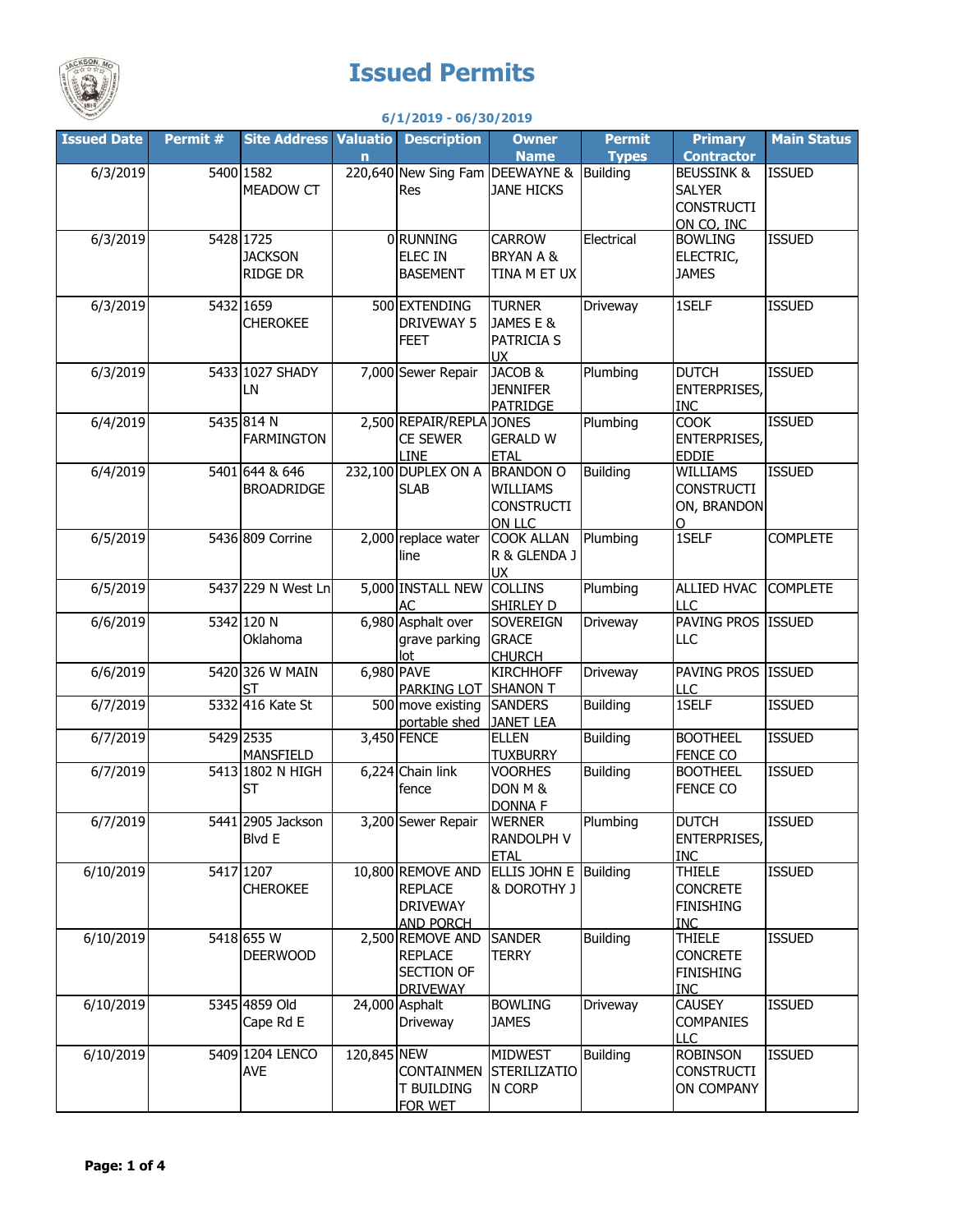| 6/11/2019 |          | 5308 805 August St | 500 Relocating pre-Thomas H Oirr Building<br>existing fence | & Ashley L                                        |                 | 1SELF                | <b>ISSUED</b>   |
|-----------|----------|--------------------|-------------------------------------------------------------|---------------------------------------------------|-----------------|----------------------|-----------------|
|           |          |                    | in 4-5 feet                                                 | Ptacek                                            |                 |                      |                 |
| 6/11/2019 |          | 5443 616 Colorado  | 300 replace                                                 | <b>CYNTHIA</b>                                    | Electrical      | Don Seyer            | <b>ISSUED</b>   |
|           |          | St                 | breaker box                                                 | <b>ELDER</b>                                      |                 | Handyman             |                 |
|           |          |                    | and weather                                                 |                                                   |                 | <b>Business</b>      |                 |
| 6/14/2019 |          | 5448 1130          | 0 Repair water                                              | <b>NEELY MARK</b>                                 | Excavating      | CITY OF              | <b>ISSUED</b>   |
|           |          | Broadridge         | service                                                     | & TRESSA H                                        |                 | <b>JACKSON</b>       |                 |
|           |          |                    |                                                             | ET UX                                             |                 |                      |                 |
| 6/14/2019 |          | 5449 623 OLD       | 0 Install New                                               | Belleridge                                        | Excavating      | CITY OF              | <b>ISSUED</b>   |
|           |          | POPLAR RD          | Service                                                     | Homes LLC                                         |                 | <b>JACKSON</b>       |                 |
| 6/14/2019 |          | 5450 568 Old       | 0 Install New                                               | Mastercraft                                       | Excavating      | CITY OF              | <b>ISSUED</b>   |
|           |          | Poplar Rd          | Service                                                     | Development                                       |                 | <b>JACKSON</b>       |                 |
|           |          | 5452 218 DAISY ST  | 1,600 REPLACE AND                                           | <b>LLC</b><br><b>JIM PARRISH</b>                  | Electrical      | MSI ELECTRIC ISSUED  |                 |
| 6/18/2019 |          |                    |                                                             |                                                   |                 |                      |                 |
|           |          |                    | <b>UPGRADE</b><br><b>ELECTRICAL</b>                         |                                                   |                 | <b>INC</b>           |                 |
| 6/18/2019 |          | 5457 848 GERALD    | 300 REPLACE                                                 | <b>OCONNELL</b>                                   | Plumbing        | 1SELF                | <b>ISSUED</b>   |
|           |          |                    | <b>WATER LINE</b>                                           | <b>CHRIS</b>                                      |                 |                      |                 |
| 6/20/2019 |          | 5459 618 MICHAEL   | 500 REPAIR GAS                                              | <b>ALLYSON</b>                                    | Mechanical      | <b>OBERMANN</b>      | <b>COMPLETE</b> |
|           |          | <b>ANNA</b>        | LINE                                                        | MATTINGLY                                         |                 | <b>HEATING &amp;</b> |                 |
|           |          |                    |                                                             |                                                   |                 | PLUMBING             |                 |
|           |          |                    |                                                             |                                                   |                 | LLC                  |                 |
| 6/20/2019 |          | 5451 1215 ROYAL    | 200 ADDING TO                                               | <b>WELLS</b>                                      | <b>Building</b> | 1SELF                | <b>ISSUED</b>   |
|           |          | DR                 | <b>EXISTING</b>                                             | <b>ROBERT &amp;</b>                               |                 |                      |                 |
|           |          |                    | <b>FENCE</b>                                                | <b>LINDA</b>                                      |                 |                      |                 |
| 6/20/2019 | 5444 978 |                    | 425 Chain link                                              | <b>NATHAN</b>                                     | <b>Building</b> | 1SELF                | <b>ISSUED</b>   |
|           |          | <b>GREENSFERRY</b> | fence                                                       | <b>HOFFMAN</b>                                    |                 |                      |                 |
| 6/20/2019 |          | 5463 1280 REDBUD   | 0 Relocate                                                  | <b>PETERSON</b>                                   | Excavating      | CITY OF              | <b>ISSUED</b>   |
|           |          | <b>ST</b>          | <b>Water Meter</b>                                          | <b>SCOTT</b>                                      |                 | <b>JACKSON</b>       |                 |
| 6/20/2019 |          | 5464 510 DONNA     | 0 Relocate                                                  | <b>MILLER</b>                                     | Excavating      | CITY OF              | <b>ISSUED</b>   |
|           |          | DR                 | Water Meter                                                 | <b>VERNON J &amp;</b>                             |                 | <b>JACKSON</b>       |                 |
|           |          |                    |                                                             | <b>EILEEN E</b>                                   |                 |                      |                 |
|           |          |                    |                                                             | <b>TRUST</b>                                      |                 |                      |                 |
| 6/20/2019 |          | 5465 222 S         | 0 Relocate                                                  | HOUSEHOLDE Excavating                             |                 | CITY OF              | <b>ISSUED</b>   |
|           |          | <b>SHAWNEE</b>     | Water Meter                                                 | R KAYLEE                                          |                 | <b>JACKSON</b>       |                 |
| 6/20/2019 |          | 5466 1215 PAWNEE   | 0 Relocate                                                  | <b>HARRIS</b>                                     | Excavating      | CITY OF              | <b>ISSUED</b>   |
|           |          | AVE                | <b>Water Meter</b>                                          | <b>KERRY &amp;</b>                                |                 | <b>JACKSON</b>       |                 |
| 6/20/2019 |          | 5467 1435          | 0 Relocate                                                  | <b>ANITA UX</b><br><b>REED SHIRLEY Excavating</b> |                 | CITY OF              | <b>ISSUED</b>   |
|           |          | <b>ROLLING</b>     | Water Meter                                                 | M                                                 |                 | <b>JACKSON</b>       |                 |
| 6/20/2019 |          | 5468 812 ODUS DR   | 0 Relocate                                                  | <b>TYGETT</b>                                     | Excavating      | <b>CITY OF</b>       | <b>ISSUED</b>   |
|           |          |                    | <b>Water Meter</b>                                          | <b>MAUREEN C &amp;</b>                            |                 | <b>JACKSON</b>       |                 |
|           |          |                    |                                                             | <b>JEFFREY C</b>                                  |                 |                      |                 |
| 6/21/2019 |          | 5469 2408 OAK ST   | 0 Relocate                                                  | <b>RUFF SHIRLEY Excavating</b>                    |                 | CITY OF              | <b>ISSUED</b>   |
|           |          |                    | Water Meter                                                 | <b>M TRUST</b>                                    |                 | <b>JACKSON</b>       |                 |
|           |          |                    |                                                             |                                                   |                 |                      |                 |
| 6/21/2019 |          | 5470 2302 OAK ST   | 0 Relocate                                                  | <b>JONES</b>                                      | Excavating      | CITY OF              | <b>ISSUED</b>   |
|           |          |                    | <b>Water Meter</b>                                          | SHERLENE R                                        |                 | <b>JACKSON</b>       |                 |
|           |          |                    |                                                             | & JAMES C JR                                      |                 |                      |                 |
|           |          |                    |                                                             |                                                   |                 |                      |                 |
| 6/21/2019 |          | 5471 2201 OAK ST   | 0 Relocate                                                  | <b>BECK RONNIE Excavating</b>                     |                 | CITY OF              | <b>ISSUED</b>   |
|           |          |                    | Water Meter                                                 | L &                                               |                 | <b>JACKSON</b>       |                 |
|           |          |                    |                                                             | <b>KATHARINE L</b>                                |                 |                      |                 |
|           |          |                    |                                                             | <b>UX</b>                                         |                 |                      |                 |
| 6/21/2019 |          | 5472 5286 SANDY    | 0 Install New                                               | <b>RAMSEY</b>                                     | Excavating      | CITY OF              | <b>ISSUED</b>   |
|           |          | <b>BRAE LN</b>     | Service                                                     | <b>BRANCH LLC</b>                                 |                 | <b>JACKSON</b>       |                 |
| 6/22/2019 | 5487 823 |                    | 300 REPAIR                                                  | <b>SECRETARY</b>                                  | Electrical      | MSI ELECTRIC ISSUED  |                 |
|           |          | <b>WASHINGTON</b>  | <b>METER BASE</b>                                           | OF HOUSING                                        |                 | <b>INC</b>           |                 |
|           |          | E                  |                                                             | & URBAN                                           |                 |                      |                 |
|           |          |                    |                                                             | <b>DEVELOPMEN</b>                                 |                 |                      |                 |
|           |          |                    |                                                             | Τ                                                 |                 |                      |                 |
| 6/23/2019 |          | 5486 704 OLIVE ST  | 0 ELEC SERVICE QUINN SUSAN Electrical                       |                                                   |                 |                      | <b>ISSUED</b>   |
|           |          |                    | <b>REPAIR</b>                                               |                                                   |                 |                      |                 |
|           |          |                    |                                                             |                                                   |                 |                      |                 |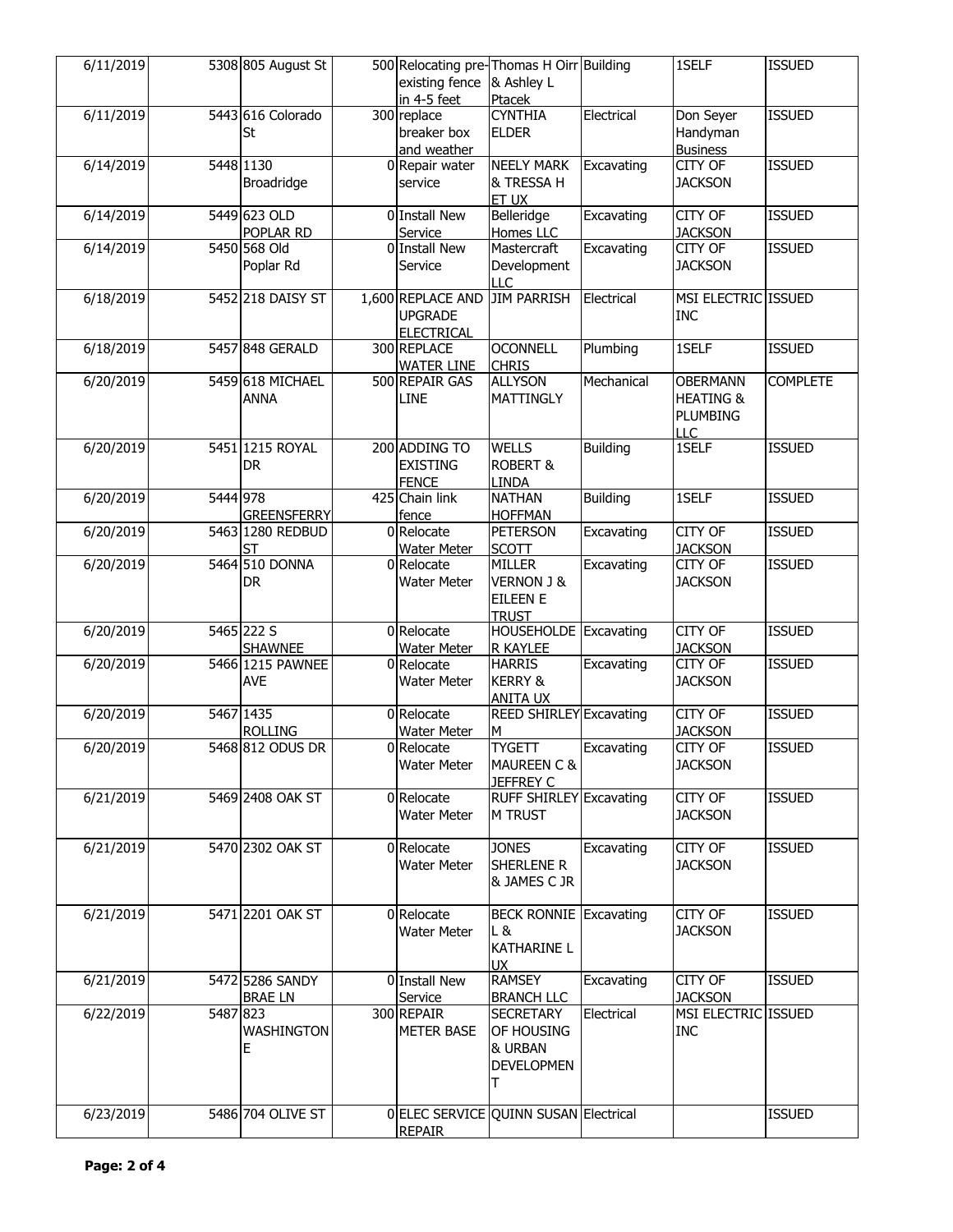| 6/23/2019 | 5497 318 | <b>FLORENCE</b>                              | 0 REPAIR ELEC<br><b>SERVICE</b>                       | <b>SEABAUGH</b><br><b>CHARLES M &amp;</b><br>ANDREA J         | Electrical      | 1SELF                                                     | <b>ISSUED</b>   |
|-----------|----------|----------------------------------------------|-------------------------------------------------------|---------------------------------------------------------------|-----------------|-----------------------------------------------------------|-----------------|
| 6/24/2019 |          | 5478 409 WHITE<br><b>OAKS</b>                | 500 REPAIRING<br><b>SERVICE</b>                       | SAMS EARL M Electrical                                        |                 | <b>DAVIS</b><br><b>SERVICES</b><br>COMPANY,<br>LLC.       | <b>ISSUED</b>   |
| 6/24/2019 |          | 5479 605 W MAIN<br><b>ST</b>                 | 0 ELECTRIC<br><b>SERVICE</b>                          | <b>HUTCHINGS</b><br><b>CHARLES R &amp;</b><br><b>MARIAN R</b> | Electrical      |                                                           | <b>COMPLETE</b> |
| 6/24/2019 |          | 5480 704 OLIVE                               | 500 REPLACE<br><b>ELECTRIC</b><br><b>SERVICE</b>      | QUINN SUSAN Electrical                                        |                 | <b>COTNER</b><br>ELECTRIC CO,<br><b>INC</b>               | <b>ISSUED</b>   |
| 6/24/2019 |          | 5482 110 BELLEVUE<br>ST <sub>N</sub>         | 10,000 REPAIR<br><b>STORM</b><br>DAMAGE TO            | <b>HUGHES</b><br>JAMES &<br><b>SUSAN UX</b>                   | Building        | 1SELF                                                     | <b>ISSUED</b>   |
| 6/24/2019 |          | 5483 2201 WALTON<br>DR STE A                 | 100 REPAIRING<br>AIR UNIT<br>MOVED BY<br><b>STORM</b> | <b>RCH</b><br><b>DEVELOPMEN</b><br><b>T INC</b>               | Mechanical      | <b>LANGFORD</b><br>MECHANICAL<br>& SHEET<br><b>METAL</b>  | <b>ISSUED</b>   |
| 6/24/2019 |          | 5473 710 Brown St                            | 500 elec over head SEBAUGH<br>service repair          | <b>RODNEY &amp;</b><br><b>LINDSAY UX</b>                      | Electrical      | SOUTHEAST<br>ELECTRIC LLC                                 | <b>ISSUED</b>   |
| 6/24/2019 | 5474 506 | Washington                                   | 2,000 demo                                            | <b>COOP</b><br><b>SERVICE</b><br><b>CENTER INC</b>            | Demolition      | <b>BIRK</b><br><b>TRUCKING</b><br><b>INC</b>              | <b>COMPLETE</b> |
| 6/24/2019 | 5475 618 | <b>PARKVIEW</b>                              | 1,000 SERVICE<br><b>REPAIR</b>                        | <b>ALEX</b><br><b>CROWELL</b>                                 | Electrical      | MSI ELECTRIC ISSUED<br><b>INC</b>                         |                 |
| 6/24/2019 |          | 5476 1122<br><b>JACKSON</b><br><b>BLVD E</b> | $1,000$ REPAIR<br><b>SERVICE</b>                      | <b>JACKSON</b><br><b>BOULEVARD</b><br><b>CENTER LLC</b>       | Electrical      | MSI ELECTRIC ISSUED<br><b>INC</b>                         |                 |
| 6/24/2019 |          | 5445 1305 GLORIA<br>ST                       | 50 SIGN-<br><b>ALREADY</b>                            | <b>THIELE</b><br>RICHARD J                                    | Sign            | 1SELF                                                     | <b>COMPLETE</b> |
| 6/25/2019 |          | 5484 603 OAK ST                              | 500 REPAIR ELEC<br><b>SERVICE</b>                     | <b>CHRISTIAN</b><br>DON W &<br><b>FREDAMAE R</b><br>ET UX     | Electrical      | <b>CHUCK</b><br><b>WOLTERS</b>                            | <b>ISSUED</b>   |
| 6/25/2019 |          | 5485 214 W MARY                              | $1,400$ REPAIR<br><b>SERVICE</b>                      | <b>FERRONATO</b><br>MONTI J &<br><b>RUTH A ET UX</b>          | Electrical      | CB ELECTRIC<br>LLC                                        | <b>ISSUED</b>   |
| 6/25/2019 |          | 5490 1820<br>BAINBRIDGE                      | $1,000$ REPAIR<br><b>SERVICE</b>                      | <b>ELFRINK</b><br><b>GLENN H &amp;</b><br><b>BRENDA F</b>     | Electrical      | MSI ELECTRIC ISSUED<br><b>INC</b>                         |                 |
| 6/25/2019 |          | 5491 414 HOWARD<br>ST                        | 100 REPAIR<br><b>WEATHER</b><br><b>HEAD</b>           | PEEL<br>CHARLES R*<br>& VANNA L                               | Electrical      | MAYFIELD<br><b>ELECTRIC</b>                               | <b>ISSUED</b>   |
| 6/26/2019 |          | 5495 329 OAK<br>FOREST DR                    | 10,000 INSTALL<br><b>GENERATOR</b>                    | PULS DREW H Electrical<br>& SARAH E                           |                 | TRI-STATE<br><b>WATER AND</b><br>AIR                      | <b>ISSUED</b>   |
| 6/26/2019 |          | 5496 421 GEORGIA<br>N                        | 0 REPAIR ELEC<br><b>SERVICE</b>                       | <b>SEABAUGH C</b><br>MICHAEL                                  | Electrical      | 1SELF                                                     | <b>ISSUED</b>   |
| 6/26/2019 |          | 5453 2684 E MAIN<br><b>ST</b>                | 6,900 Directional<br>Bore 2"<br>conduit               | <b>MAURER</b><br><b>JAMES DEAN</b><br><b>TRUST</b>            | Excavating      | <b>CUSTOM</b><br><b>CABLE</b><br>SERVICES INC             | <b>ISSUED</b>   |
| 6/26/2019 |          | 5454 510 Goodson<br>Dr                       | 4,500 DECK                                            | Smith, Shirl                                                  | <b>Building</b> | <b>BMAC SUPPLY ISSUED</b><br>&<br><b>INSTALLATIO</b><br>N |                 |